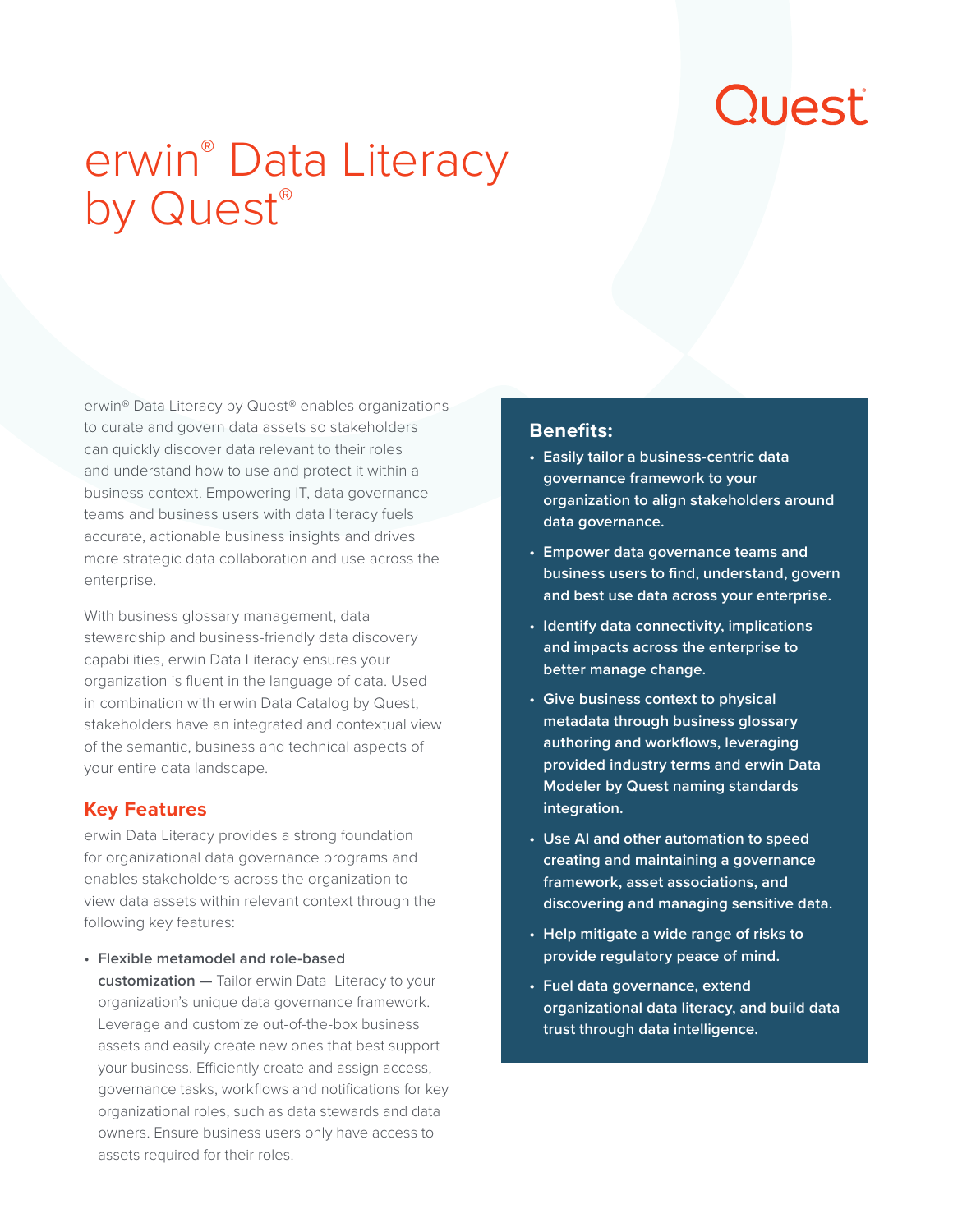| ::: erwin Data Intelligence    |                                      | <b>Discover Assets</b>               |                                                                                                                                            |                     |                           |              |                         |                                | $9 \nparallel 0$ |
|--------------------------------|--------------------------------------|--------------------------------------|--------------------------------------------------------------------------------------------------------------------------------------------|---------------------|---------------------------|--------------|-------------------------|--------------------------------|------------------|
| Ħ                              |                                      | $All -$                              | Customer                                                                                                                                   |                     | $\alpha$<br>LIKE          | <b>EXACT</b> |                         | Sort by : Relevance            |                  |
| Asset Type                     | $\widehat{\phantom{a}}$              | 1 - 10 of 453 results for "Customer" |                                                                                                                                            |                     |                           |              |                         | 1< 1/46                        | > 1              |
| Search                         |                                      |                                      | Northwind -+ Northwind -+ dbo CustomerDemographics                                                                                         |                     |                           |              |                         |                                |                  |
| Columns                        | 363                                  | 目                                    | <b>CustomerDesc</b>                                                                                                                        | Restricted          | <b>Customer Reference</b> | Draft        | *****<br>1 Ratings      | $Q_4$ add task                 | <b>O</b> MINDMAP |
| <b>D</b> Tables                | 63<br><b>STAR</b>                    | Column                               | Customer<br>CustomerDesc<br>CustomerOeso                                                                                                   |                     |                           |              |                         | <b>TO LINEAGE</b>              | <b>W IMPACT</b>  |
| <b>Business Terms</b>          | $\mathbf{u}$                         |                                      |                                                                                                                                            |                     |                           |              |                         |                                |                  |
| $\Box$ Environments            | $\mathbf{r}$                         |                                      | Northwind - Northwind - dbo Customers<br>CustomerID                                                                                        |                     | <b>Customer Reference</b> | Draft        | *****                   | <b>Q</b> ADD TASK              | <b>O</b> MINDMAP |
| $\Box$ Systems                 | $\mathbf{z}$                         | 目<br>Column                          | Customer<br>CustomerID                                                                                                                     | Restricted<br>PII   |                           |              | 1 Ratings<br>♡          | <b>TO UNEAGE</b>               | <b>W IMPACT</b>  |
| <b>Business Entity Type</b>    | $\widehat{\phantom{a}}$              |                                      | CustomerliD                                                                                                                                |                     |                           |              |                         |                                |                  |
| Search                         |                                      | ⊞                                    | 3rd Party Flat Files - Customer Flat Files<br>Customer                                                                                     |                     | Customer<br>Governance    | Draft        | *****<br>1 Ratings      | <b>C</b> <sup>4</sup> ADD TASK | <b>O</b> MINDMAP |
| MS Excel File<br>BI Datasource | $\mathcal{A}$<br>$\langle t \rangle$ | Table                                | Customer<br>North                                                                                                                          | PII<br>Restricted   |                           |              |                         | <b>TE LINEAGE</b>              | <b>W IMPACT</b>  |
|                                |                                      |                                      |                                                                                                                                            |                     |                           |              |                         |                                |                  |
| $\Box$ File                    | $\langle 1 \rangle$                  | ⊞                                    | DM Models - EMP CRM Model<br><b>CUST</b>                                                                                                   |                     |                           | Draft        | *****                   | <b>C</b> <sup>4</sup> ADD TASK | <b>Q</b> MINDMAP |
| DQ Score                       | $\checkmark$                         | Table                                | <b>CUSTOMER</b><br>A CUSTOMER is a person or organization who has rented a mo                                                              | No Classifications  | No Tags                   |              | 0 Ratings               | <b>TE LINEAGE</b>              | <b>W IMPACT</b>  |
| Data Owner                     | $\wedge$                             |                                      | A CUSTOMER is a person or organization who has rented a movie within th.                                                                   |                     |                           |              |                         |                                |                  |
| Search                         |                                      |                                      | $DM$ Models $\rightarrow$ EMP CRM Model<br><b>CUST_CREDIT</b>                                                                              |                     | Customer<br>Governance    | <b>Draft</b> | 音音音音<br>0 Ratings       | $C_4$ add task                 | <b>O</b> MINDMAP |
| Kathryn Cunningham             |                                      | ⊞                                    | <b>CUSTOMER CREDIT</b>                                                                                                                     | Confidential<br>PII |                           |              |                         |                                |                  |
| Oscar Garza                    | $\frac{6}{2}$                        | Table                                | CUSTOMER CREDIT is the status of available credit for a CUS<br>CUSTOMER CREDIT is the status of available credit for a CUSTOMER            |                     |                           |              |                         | <b>TE LINEAGE</b>              | <b>W IMPACT</b>  |
| Barbara Banning                | $\mathbf{r}$                         |                                      | Finance and Billing - Accounts DW                                                                                                          |                     |                           |              |                         |                                |                  |
| Data Steward                   | $\widehat{\phantom{a}}$              | ⊞                                    | <b>CUSTOMER ACCOUNT</b>                                                                                                                    | Secret              | No Tags                   | Draft        | *****<br>0 Ratings      | <b>Q</b> ADD TASK              | <b>Q</b> MINDMAP |
| Search                         |                                      | Table                                | <b>CUSTOMER_ACCOUNT</b><br>sbar -                                                                                                          |                     |                           |              | ♡                       | <b>TE LINEAGE</b>              | <b>W IMPACT</b>  |
| None                           | 420                                  |                                      | erwin Models - eMovies                                                                                                                     | No Classifications  | No Tags                   | <b>Draft</b> | *****<br>0 Ratings<br>♡ |                                |                  |
| Kathryn Cunningham             | $\mathbf{A}$                         | ⊞                                    | J_1BTXSTG<br>Tax calc-Sub-Trib-customer group                                                                                              |                     |                           |              |                         | <b>C</b> <sup>4</sup> ADD TASK | <b>O</b> MINDMAP |
| Data Steward                   | $\checkmark$                         | Table                                | Physical: J_1BTXSTG Logical: Tax calc.: Sub.Trib. customer gr<br>Physical: J_1BTXSTG Logical: Tax calc : Sub Trib. customer group Table-Cl |                     |                           |              |                         | <b>TO LINEAGE</b>              | <b>W IMPACT</b>  |

*Empower business users and data governance teams with consumer-like search and socialization capabilities in erwin Data Literacy to quickly*  find the best-fitting assets available. Filtered results are provided with data literacy visualizations and other aids providing business context, *governance, and asset relationships to help users more fully understand them.*

- **Data stewardship and ownership —** Provide central access to business asset details, workflow, parties involved, asset history, related files, data classification and the ability to move assets forward or backward in a data governance workstream. Monitor governance progress through an interactive dashboard providing both a bird's eye view of stewardship efforts and the drill-down details needed to take action.
- **Business glossary management —** Build glossaries of business terms in taxonomies with synonyms, acronyms and relationships to describe the organization's data assets, and leverage preloaded industry terms to accelerate deployment. Publish approved term standards to the wider organization to improve clarity and flag terms regarding regulatory requirements.
- **Policy management —** Author, maintain and publish information policies, combined with roles and responsibilities, to reuse across the enterprise, informing business and technical stakeholders and improving compliance.
- **Rule management —** Reduce risk and understand the impact of change by defining rules for the creation, use and management of terms, in business language, to ensure regulatory compliance.
- **Sensitive data discovery —** Use erwin AIMatch to auto-match business and technical assets, and speed identifying, tagging and managing sensitive data elements (PII, GDPR, CCPA and more). Bulk classify all related assets leveraging lineage and mind map visualizations.
- **Enterprise tags —** Tag business assets with hashtags to speed future discovery, organize for analysis and ready for automation. View all assets associated to a specific tag in list form or in a mind map.
- **Integration with erwin Data Catalog —** Automate the creation and maintenance of a detailed metadata landscape to underpin data governance with accurate, up-to-date business and technical metadata.

### Duesti